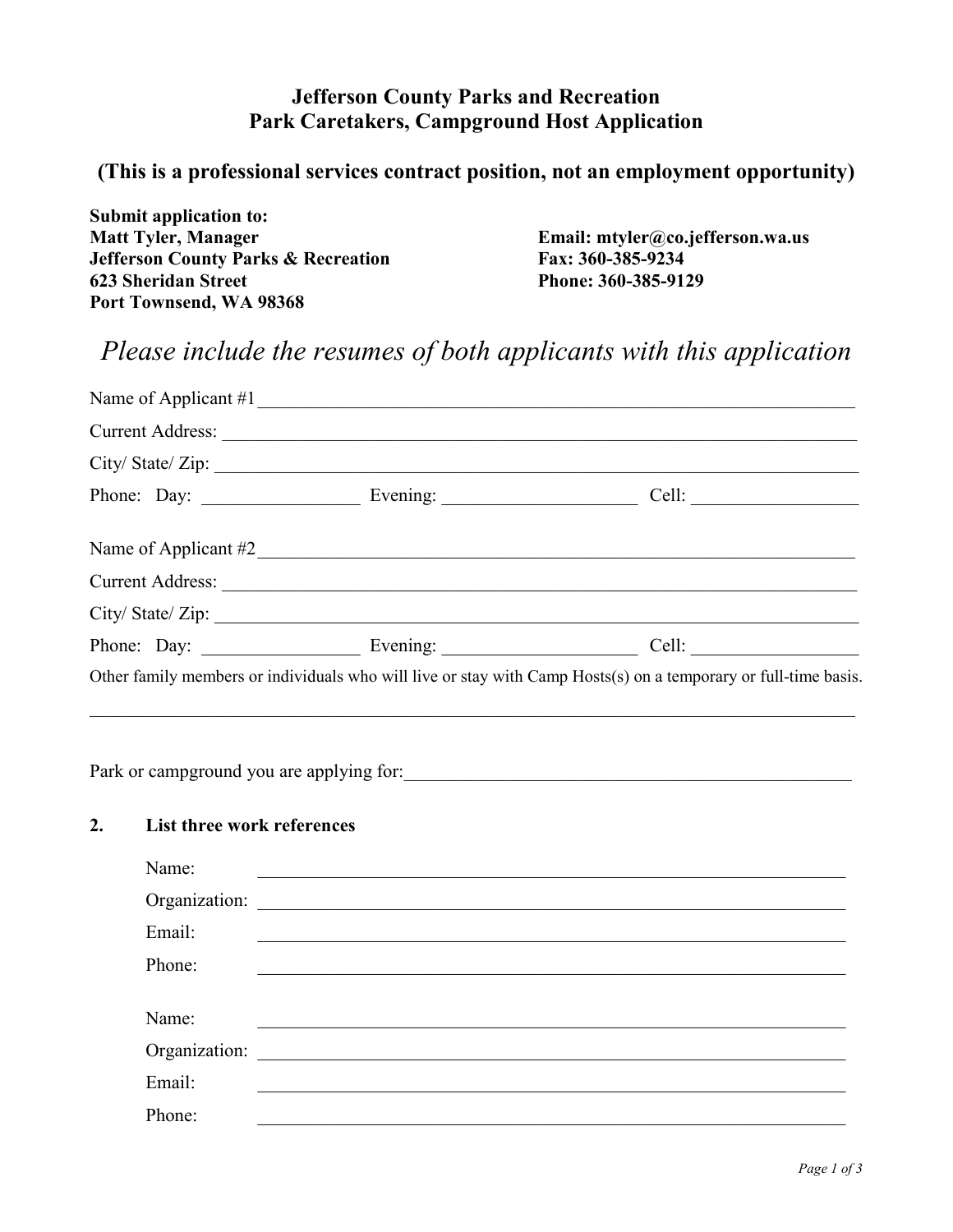| Name:         |  |
|---------------|--|
| Organization: |  |
| Email:        |  |
| Phone:        |  |

## **3. General Information (responses may be submitted on separate pages if desired)**

- 1. **Please include the resumes of both applicants with this application.**
- 2. Do you have experience living and or traveling in your RV or Trailer? If yes please describe:
- 3. Are you comfortable, do you enjoy working with the public and providing customer service in a busy, social environment? If yes please describe:
- 4. Will you be working outside the park during your tenure as Camp Host? If yes, please describe:
- 5. What are your hobbies and recreational interests?
- 6. Please describe your experience as a volunteer.
- 7. Do you have any certifications such as first aid or CPR?